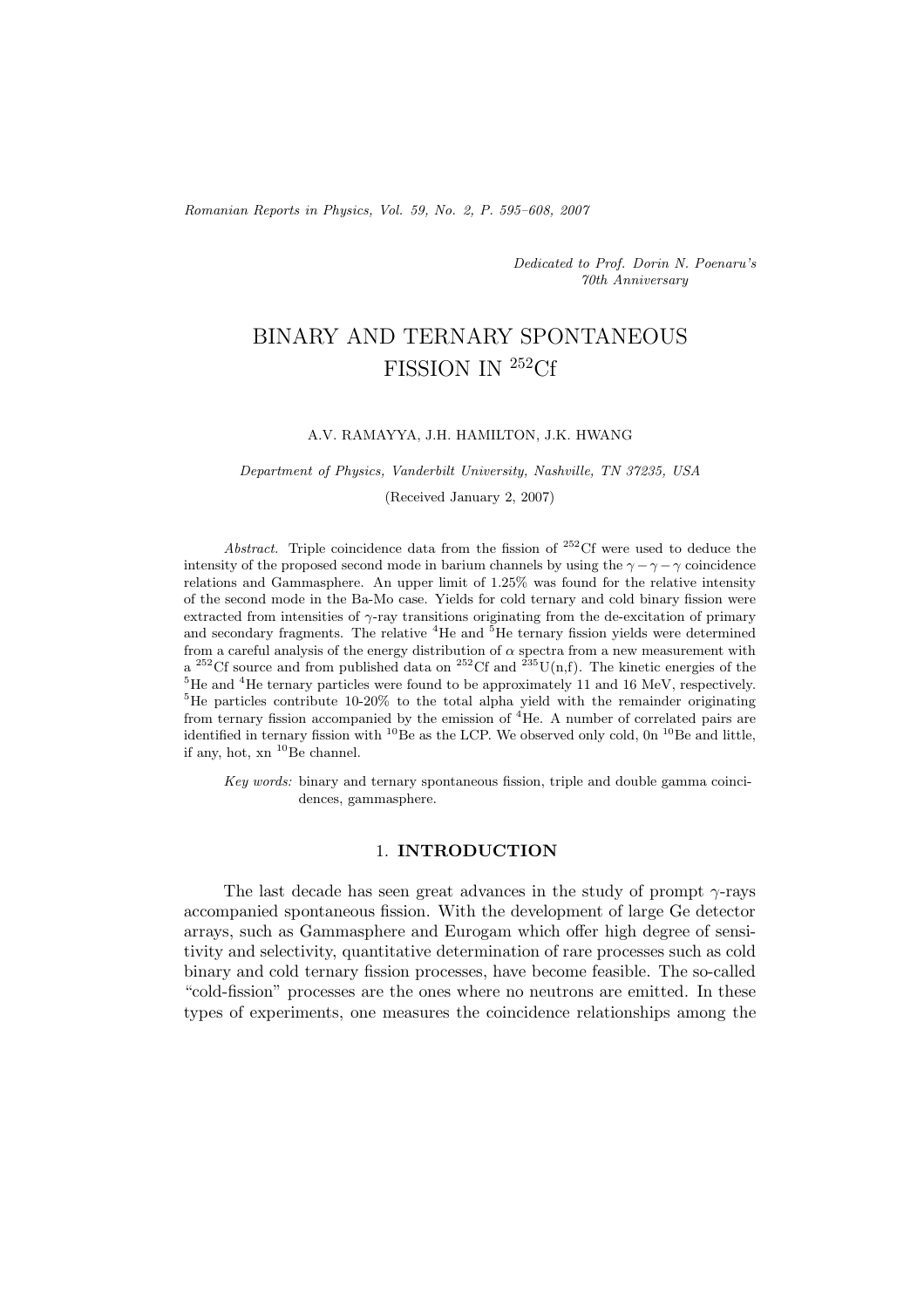$\gamma$ -rays emitted by the two fission fragments. From such measurements [1], one can extract the yields for many types of rare processes. Also, it is possible to study the weak intensities of the hot mode in the binary fission by using the triple  $\gamma$  coincidences and Gammasphere. In the present review paper, we present the topics of the binary spontaneous fission (SF) and  $\alpha$  and <sup>10</sup>Be ternary spontaneous fission.

#### 2. **SECOND MODE IN THE BINARY FISSION**

Observations of prompt  $\gamma$ -rays produced in the spontaneous fission of <sup>252</sup>Cf have shown evidence for a second fission mode in the Ba-Mo channel. The evidence for this mode is observed as a higher relative intensity for the 7–10 neutron channels [2–4]. A later analysis [5, 6] shows a much smaller second mode, but did find an "irregularity" around the eight-neutron channel. In recent years, more complete data on the levels and relative intensities of transitions in barium and molybdenum isotopes have become available. Because fission spectra are often complex and the events of interest are rare compared with other channels, this type of analysis is difficult and prone to errors caused by random coincidences and background. Therefore an improved method which avoids many of these complexities was developed in order to determine the relative intensity of the second mode in both the binary and ternary cases involving barium.

The data for this analysis come from experiments with the Gammasphere detector array when located at Lawrence Berkeley National Laboratory. A  $62\mu$ Ci source was placed between two iron foils in order to stop fission fragments. This arrangement was then put in a 7.62 cm polyethylene ball and placed in Gammasphere. A total of  $5.7\times10^{11}$   $\gamma - \gamma - \gamma$  events were recorded. A coincidence cube was then constructed using the Radware software package [7].

The number of prompt neutrons emitted in a binary fission event can be determined by finding the mass number of the fragments produced in the event. For example, if the fission fragments of <sup>252</sup>Cf are determined by some method to be <sup>144</sup>Ba and <sup>103</sup>Mo, then five neutrons must have been emitted. The relative intensities of a particular neutron channel can be found from triple coincidence data by double gating on a pair of transitions in the heavy fragment, then measuring the intensity of its partners. This must be done for each isotope of the heavy partner. The yield as a function of neutrons emitted can then be determined by summing the contributions of all possible pairs. More details can be found in Ref. [8].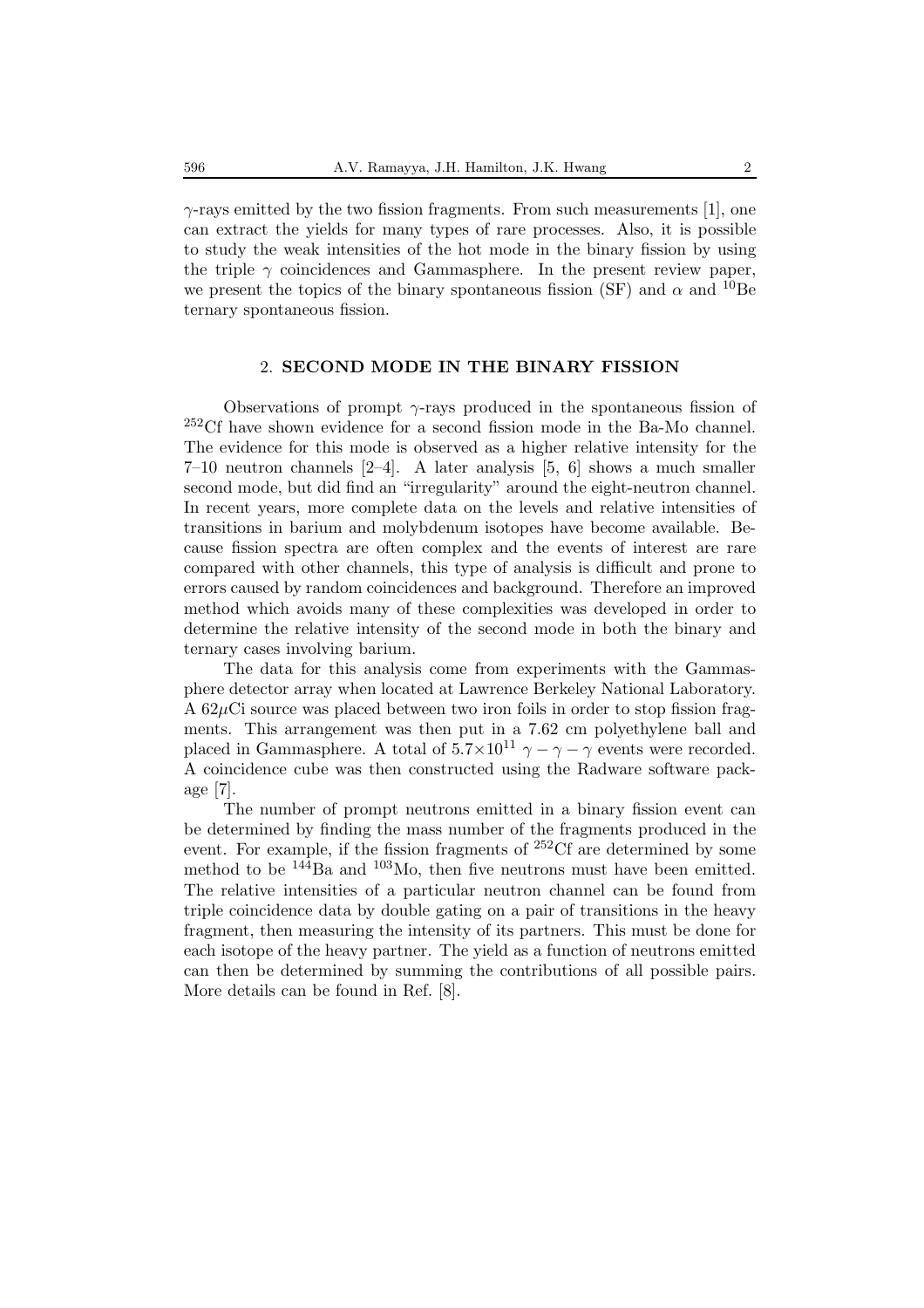| Ba\Mo   | 102      | 103     | 104      | 105                   |
|---------|----------|---------|----------|-----------------------|
| 138     |          |         |          | $\overline{0.43(25)}$ |
| 139     |          |         | 0.41(8)  | 0.36(12)              |
| 140     |          | 0.4(1)  | 0.19(12) | 2.9(9)                |
| 141     |          | 1.2(9)  | 1.8(8)   | 13.0(7)               |
| 142     | 0.007(3) | 6(1)    | 27.0(7)  | 45.9(9)               |
| 143     | 4(1)     | 18.6(8) | 59.4(9)  | 93(3)                 |
| 144     | 10.0(3)  | 51(1)   | 102(4)   | 99(2)                 |
| 145     | 21(1)    | 53(2)   | 79(2)    | 46(2)                 |
| 146     | 16.7(7)  | 30.6(6) | 39(3)    | 11.0(2)               |
| 147     | 4.3(2)   | 14.5(4) | 5.1(4)   | 2.1(2)                |
| 148     | 2.1(2)   | 1.8(2)  | 0.5(2)   |                       |
| $Ba\Mo$ | 106      | 107     | 108      | 109                   |
| 138     |          |         | 0.78(36) |                       |
| 139     | 2.3(2)   | 2.7(6)  | 4.8(8)   | 2.5(1)                |
| 140     | 11.8(6)  | 11(1)   | 22(5)    | 2.5(2)                |
| 141     | 37(1)    | 26(3)   | 39(3)    | 3.2(3)                |
| 142     | 92(2)    | 41(2)   | 51(33)   | 5.5(2)                |
| 143     | 111(2)   | 32(3)   | 59(9)    | 2.8(8)                |
| 144     | 71.7(2)  | 10(1)   |          |                       |
| 145     | 21.9(9)  |         |          |                       |
| 146     | 4.5(2)   |         |          |                       |

*Table 1* Relative Yield Matrix for the Ba-Mo charge split

The Xe-Ru binary channel was the first to be analyzed. The resulting neutron distribution is fit well by a single Gaussian; there is no second mode. However, in the Ba-Mo case, there is still a higher than expected yield for 9 neutron channel, as shown in Fig. 1. This could be evidence for a second mode, but it is difficult to interpret this result in the usual way since this distribution is not fit well by a double Gaussian. An upper limit for the intensity of the second mode in this case was determined by taking the  $2\sigma$  upper limits for the 8 and 9 neutron channels and fitting this distribution to a double Gaussian with the requirement that the first mode be centered around 3 neutrons and the second mode be centered at >6 neutrons. If there is indeed a second mode in the Ba-Mo split, this analysis suggests that the intensity is below 1.25% of the primary mode.

#### 3. **COLD BINARY SPONTANEOUS FISSION**

Since the neutronless binary events are much smaller than those with neutrons emitted, double gating techniques have been employed to extract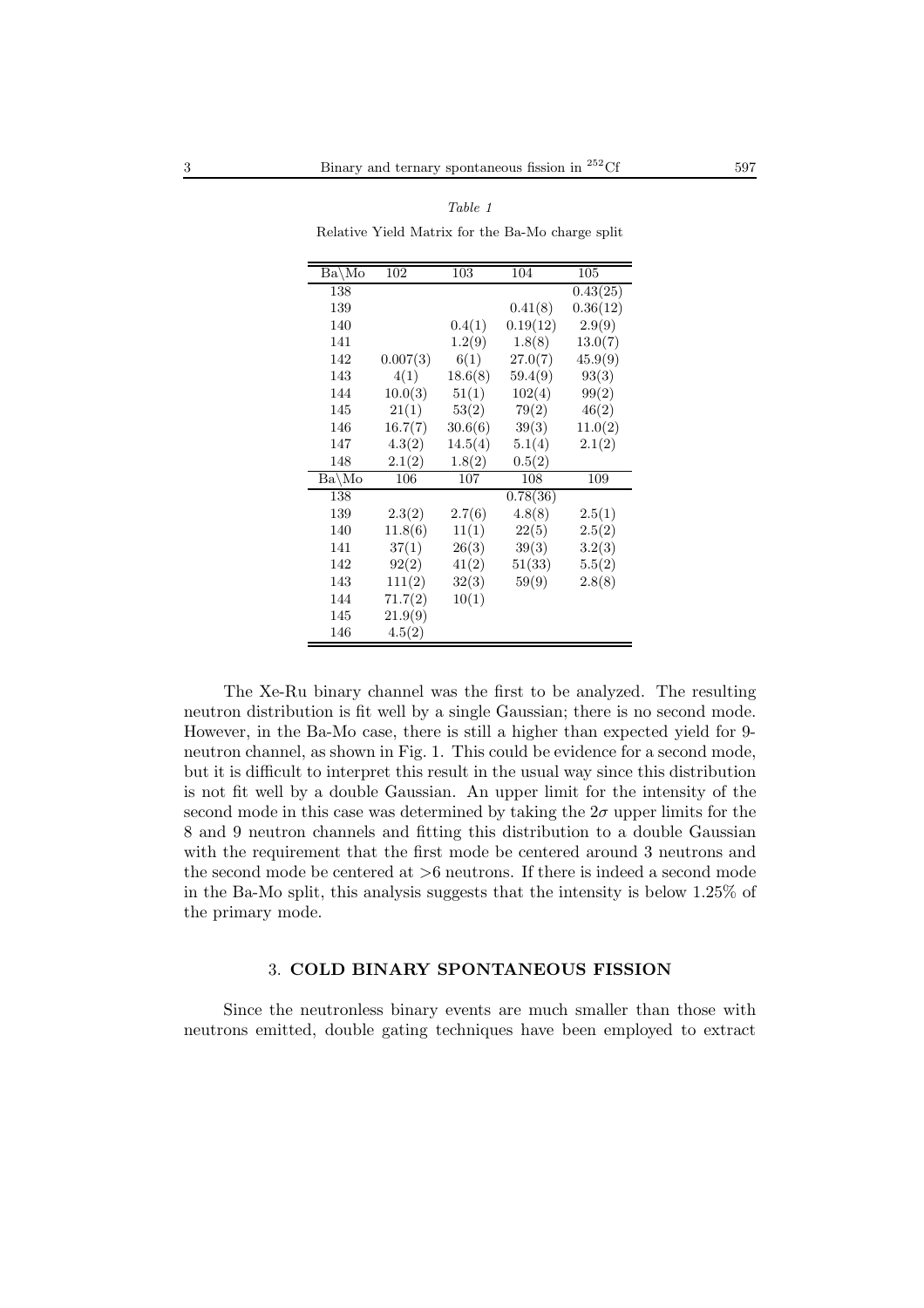

Fig.  $1$  – Upper limit for the intensity of the  $2<sup>nd</sup>$  mode in the Ba-Mo split.

the yields for the cold binary fission. No direct measurements of yields of correlated pairs in cold binary fission have been made prior to our work. Earlier we reported the first results for the correlated pairs in cold binary fission in  $252 \text{C}f$  [3, 9, 10] and  $242 \text{Pu}$  [11]. Subsequently we extracted more detailed yields of cold binary fission from Gammasphere data with 72 detectors [12].

| $0.01\epsilon$ |  |
|----------------|--|
|----------------|--|

|       | $A_L / A_H$ | $Y_{exp}$ | $Y_{the}$ | $Y^{(ren)}$<br>the |
|-------|-------------|-----------|-----------|--------------------|
| Zr/Ce | 100/152     | 0.010(2)  | 0.38      | 0.004              |
|       | 102/150     | 0.020(4)  | 2.82      | 0.033              |
|       | 103/149     | 0.030(6)  | 4.21      | 0.049              |
|       | 104/148     | 0.010(2)  | 1.03      | 0.012              |
| Mo/Ba | 104/148     | 0.010(2)  | 0.47      | 0.005              |
|       | 105/147     | 0.040(8)  | 5.39      | 0.063              |
|       | 106/146     | 0.040(8)  | 0.61      | 0.007              |
|       | 107/145     | 0.070(14) | 3.07      | 0.036              |
|       | 108/144     | 0.030(6)  | 7.45      | 0.087              |
| Tc/Cs | 109/143     | 0.090(18) | 11.03     | 0.128              |
| Ru/Xe | 110/142     | 0.060(12) | 3.78      | 0.044              |
|       | 111/141     | 0.10(2)   | 7.12      | 0.083              |
|       | 112/140     | 0.020(4)  | 0.59      | 0.007              |
|       | 114/138     | 0.020(4)  | 1.17      | 0.014              |
| Pd/Te | 116/136     | 0.050(20) | 2.35      | 0.027              |

Average cold binary fission yields from gates on two light fragment and two heavy fragment transitions [12]

By determining the intensities of  $\gamma$  transitions in both fragments and knowing the branching ratios between different transitions, the relative binary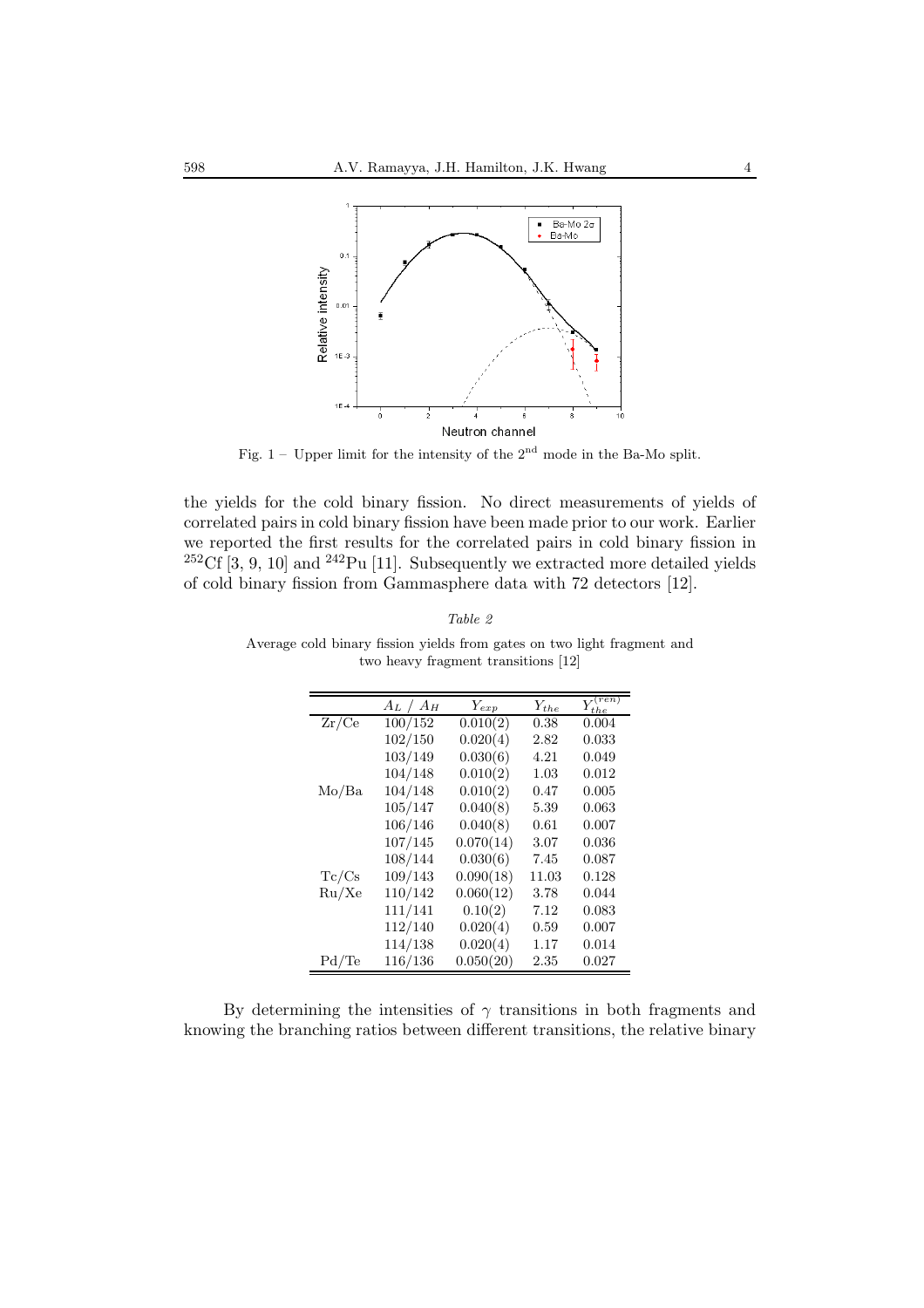yields [12] were extracted again where the total yield was normalized to Wahl's table [13]. Presently, many of the spectra of the odd-Z nuclei are not known, so that one could not determine experimentally most odd-Z isotopic yields. The cold binary fission yields are shown in Table 2 along with the theoretical values predicted by Sandulescu *et al.* [14]. In Table 2, the first report of the cold binary fission of an odd- $Z$  – odd- $Z$  fragmentation is shown for the Tc and Cs pair.

Based on a cluster model similar to the one-body model used for the description of cluster radioactivity [15] in which the barrier between fragments can be calculated quite accurately due to the fact that the touching configurations are situated inside of the barriers, Sandulescu *et al.* [9, 11] predicted the relative isotopic yields for the spontaneous cold (neutronless) binary, and  $\alpha$ -ternary [15] fragmentations of <sup>252</sup>Cf, taken as ratios of the penetrability of a given fragmentation over the sum of penetrabilities of all possible (neutronless) fragmentations.

In the case of cold ternary fission, Sandulescu *et al.* [9, 11] considered that close to the scission configuration a few of the nucleons form a short neck. At a given value of the neck radius a double scission takes place, a third light fragment is formed between the two heavier ones and from this point starts the ternary fission barrier corresponding to a given mass and charge splitting [14]. The trends, e.g. variations with A and Z, of the theoretically calculated yields are in good agreement with the experimental yields. Of particular note, for even Z the odd A-odd A pairs are predicted to be larger than the even  $A$  – even A pairs and this is observed in every case. Moreover the largest theoretical yield predicted is for the odd  $Z$  – odd  $Z$ <sup>109</sup>Tc – <sup>143</sup>Cs and this is true within the experimental error. Overall these results generally are in remarkable agreement.

#### 4. **COLD** α **TERNARY SPONTANEOUS FISSION**

Hot ternary fission has been known for a long time, with the third particle generally being an  $\alpha$  particle. However, cold ternary fission had not been directly observed prior to our work [16]. In the case of cold (neutronless) alpha ternary fission of  $252Cf$ , one looks at the correlation between two even-Z fragments with the sum of charges  $Z = 96$  and sum of masses  $A = 248$ . For example,  $^{146}_{56}$ Ba and  $^{102}_{40}Zr$  are the partners when a ternary  $\alpha$ -particle is involved. More experimental details can be found in Ref. [16].

In Table 3, the cold neutronless alpha ternary fission yields observed in the spontaneous fission of  $252 \text{C}$  are presented. The highest experimental yields were found for the  $Zr + Ba$  isotopes. Significant yields also were observed for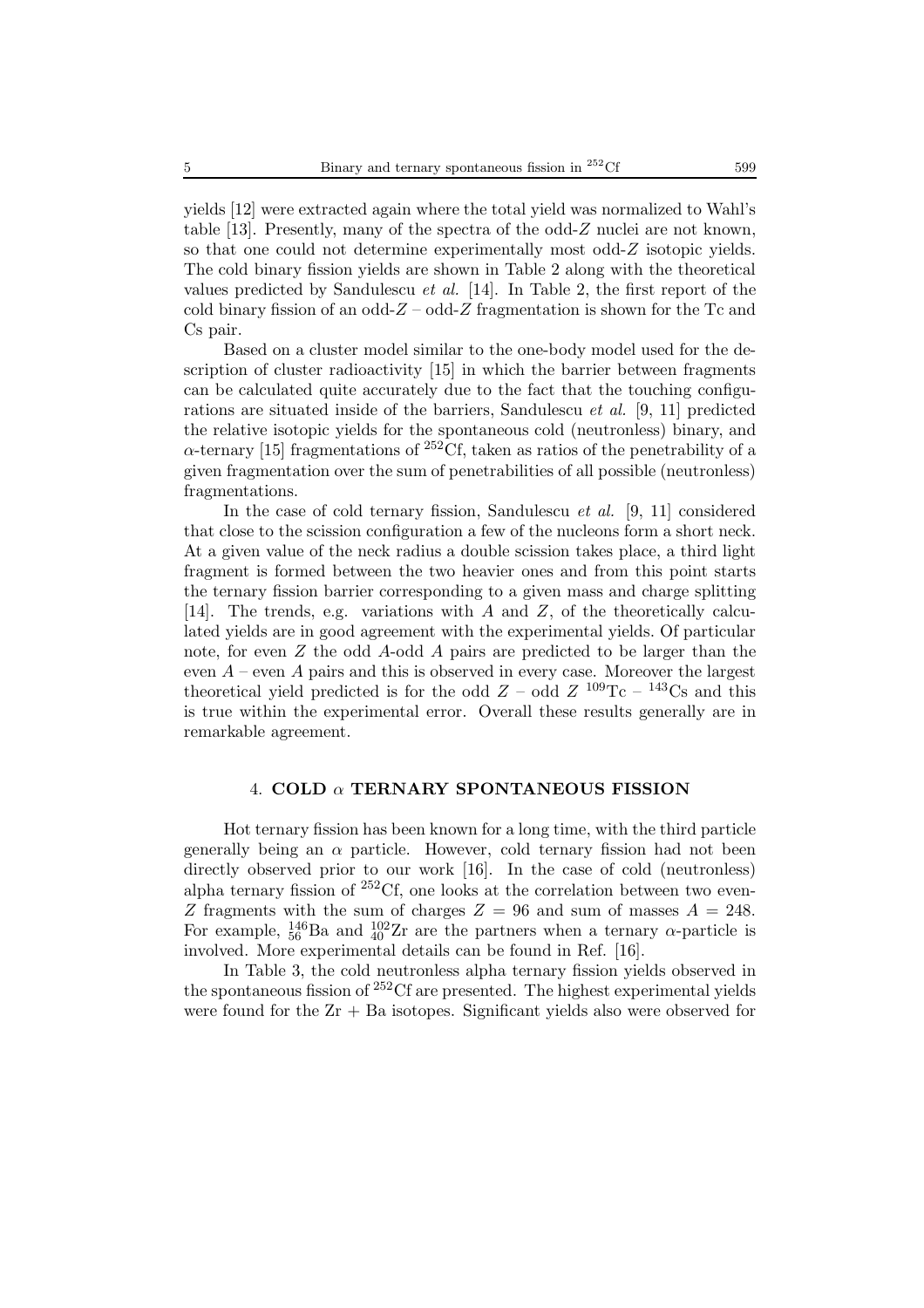the  $Mo + Xe$  and  $Sr + Ce$  ternary fragmentations. The average values of the  $\alpha$  ternary fission yields obtained by double-gating on the heavy fragments or light fragments are listed in Table 3. The theoretical values calculated by Sandulescu *et al.* [17] are shown in columns 3 and 6 of Table 3. Since a different normalization is used for the theoretical calculations, the total theoretical yield is normalized to the total experimantal yield, and the reported values are the renormalized relative theoretical yields. In general, there is good agreement between the relative theoretical and experimental yields.

| $\mathbf{r}$<br>abte |  |
|----------------------|--|
|----------------------|--|

The alpha ternary isotopic yields  $Y_{exp}$  obtained per 100 fission events [16]

| $\alpha$ Partner nuclei                          | $Y_{exp}$ (%) | $Y_{the}^{ren}$ | $\alpha$ Partner nuclei                     | $Y_{exp}$ (%) | $Y_{the}^{ren}$ |
|--------------------------------------------------|---------------|-----------------|---------------------------------------------|---------------|-----------------|
| $^{92}_{36}\text{Kr}^{-156}_{-60}\text{Nd}$      | 0.002(1)      | 0.002           | $^{96}_{38}\text{Sr}^{-152}_{-58}\text{Ce}$ | 0.008(3)      | 0.010           |
| ${}^{98}_{38}\text{Sr}^{-150}_{-58}\text{Ce}$    | 0.014(6)      | 0.017           | $^{99}_{38}\text{Sr}^{-149}_{-58}\text{Ce}$ | 0.018(9)      | 0.016           |
| $^{100}_{38}\text{Sr}^{-148}_{-58}\text{Ce}$     | 0.021(10)     | 0.027           | $^{101}_{38}\text{Sr}^{-147}_{58}\text{Ce}$ | 0.014(11)     | 0.010           |
| ${}^{100}_{40} \text{Zr}^{-148}_{-56} \text{Ba}$ | 0.038(12)     | 0.017           | $^{101}_{40}Zr_{56}^{-147}Ba$               | 0.082(10)     | 0.058           |
| ${}^{102}_{40}Zr_{56}^{-146}Ba$                  | 0.009(4)      | 0.017           | ${}^{103}_{40}Zr_{56}^{-145}Ba$             | 0.084(29)     | 0.050           |
| $^{104}_{40}Zr_{56}^{-144}Ba$                    | 0.017(8)      | 0.016           | $^{106}_{42}$ Mo- $^{142}_{54}$ Xe          | 0.018(7)      | 0.031           |
| $^{107}_{42}$ Mo- $^{141}_{54}$ Xe               | 0.030(14)     | 0.017           | $^{108}_{42}$ Mo- $^{140}_{54}$ Xe          | 0.007(3)      | 0.014           |
| $^{112}_{44} \text{Ru}^{-136}_{-52}$ Te          | 0.011(6)      | 0.028           | ${}^{116}_{46}Pd-{}^{132}_{50}Sn$           | 0.006(3)      | 0.048           |

A few of the cold  $\alpha$ -ternary fragmentations presented in Table 3 involve odd-odd splittings. One observes that their corresponding experimental yields are higher than the yields for the even-even neighbours, as found in the theoretical calculations also. The increased yields in these cases may be because of the differences in level densities near the ground states in odd-odd and the even-even nuclei. The enhanced experimental yields for the cold  $\alpha$ -ternary fission in which heavier partners are Ba isotopes could be attributed to the static octupole deformation observed in this region, since octupole shapes at the scission configuration could significantly lower the Coulomb barrier and increase the penetrability between the final fragments. These are the first identification and determination of yields of the particular correlated pairs associated with cold  $\alpha$  ternary fission.

#### 5. **LIGHT CHARGED PARTICLE TERNARY FISSION**

Another experiment was performed incorporating light charged particle (LCP) detectors to detect ternary particles in coincidence with  $\gamma$  rays in Gammasphere. The energy spectra of LCPs emitted in the spontaneous fission of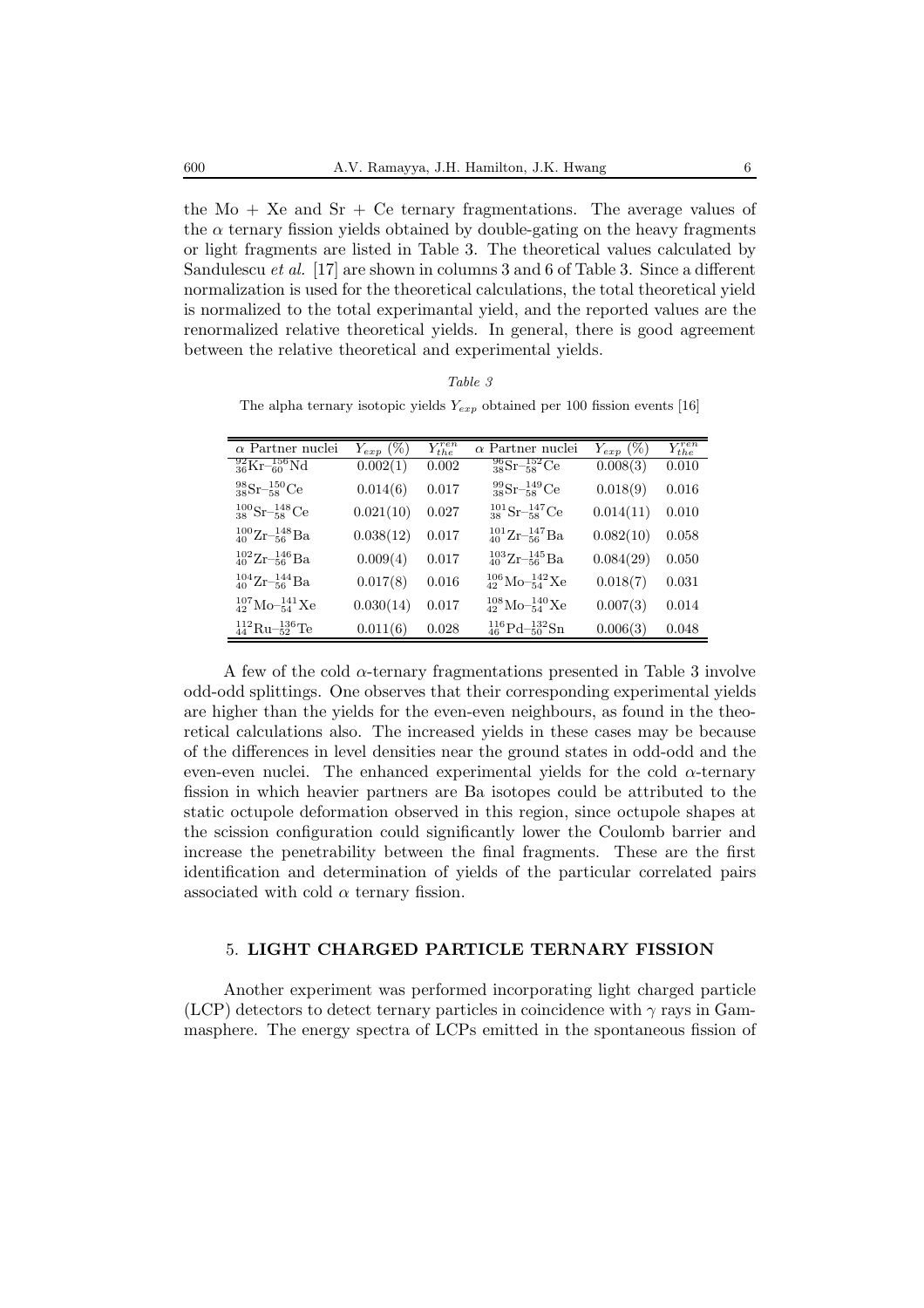<sup>252</sup>Cf were measured by using two  $\Delta E - E$  Si detector telescopes installed at the center of the Gammasphere array. With the position resolution of the strip detector (4 mm wide strips and 1 mm resolution along each strip), the  $\Delta E - E$  telescopes provided unambiguous Z and A identification for all the LCPs of interest. The  $\gamma$ -ray spectrum in coincidence with ternary  $\alpha$ -particles is shown in Fig. 2. In this spectrum, one can easily see the  $\gamma$ -transitions for



Fig. 2 –  $\gamma$ -ray spectrum in coincidence with  $\alpha$ -particles.



Fig. 3 – Coincident spectrum gated on  $\alpha$  and 287.1 keV transition in <sup>142</sup>Xe.

various partner nuclei where a ternary  $\alpha$ -particle is emitted. For example, Xe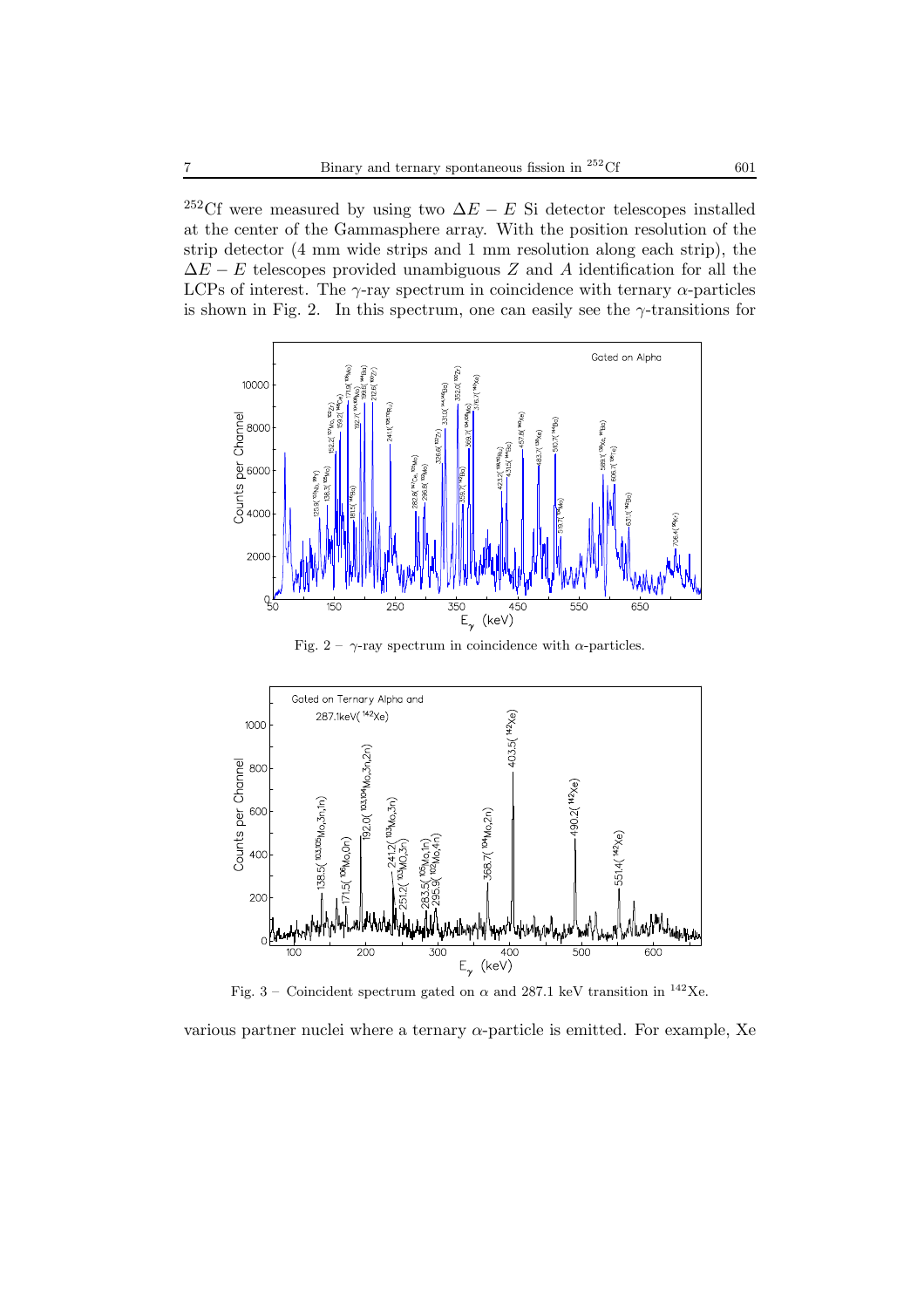and Mo isotopes are partners where  $\alpha$  and xn are emitted. Now, imposing an additional condition that the  $\alpha$ -gated  $\gamma$ -spectrum should be also in coincidence with the  $2^+ \rightarrow 0^+$  transition in <sup>142</sup>Xe, one gets a very clean spectrum as shown in Fig. 3. From the analysis of the  $\gamma$ -ray intensities in these types of spectra, one can calculate the yield distributions. The yield distributions both for binary and ternary α-channel from 0 to 6n emission are shown Fig. 4 for two particular channels. These are the first relative 0-6n yields for any ternary



Fig. 4 – Yield spectrum for  $\alpha$ .

 $\alpha$  SF. Note the peak of the neutron emission yields for Ba- $\alpha$ -<sup>102</sup>Zr is shifted up by about half an AMU from the Ba-106Mo binary yield and so the average neutron emission in this  $\alpha$  ternary SF channel is shfted down by about 0.4n. About 5-20 % of the  $\alpha$  yield is from <sup>5</sup>He ternary fission in <sup>252</sup>Cf SF.

### 6. <sup>5</sup>**He TERNARY FISSION YIELDS [18] OF** <sup>252</sup>**Cf AND** <sup>235</sup>**U**

In the case of  $252 \text{C}$ f, the relative yields of  $4\text{He}$ ,  $6\text{He}$  and  $8\text{He}$  have been measured to be  $10^4$ ,  $393(60)$ , and  $25(5)$ , respectively, with an absolute ternary <sup>4</sup>He yield of  $3.82\times10^{-3}$  [19]. The contribution of <sup>5</sup>He to the ternary helium fission yield is difficult to determine because of its break-up into the  $\alpha + n$ channel with a half-life of  $8\times10^{-22}$ . The Q value and neutron energy associated with this process are 0.957 MeV and 4.0(3) MeV, respectively [20], e.g.  $\langle E_{5He} \rangle = \langle E_{\alpha} \rangle + 3$ MeV. The presence of <sup>5</sup>He in the fission of <sup>252</sup>Cf was originally demonstrated by Cheifetz *et al.* [21], who measured the correlation between neutrons and  $\alpha$  particles at  $0^{\circ}$  and 180 $^{\circ}$ , and reported that approximately 11(2)% of the ternary  $\alpha$  particles result from <sup>5</sup>He break-up. The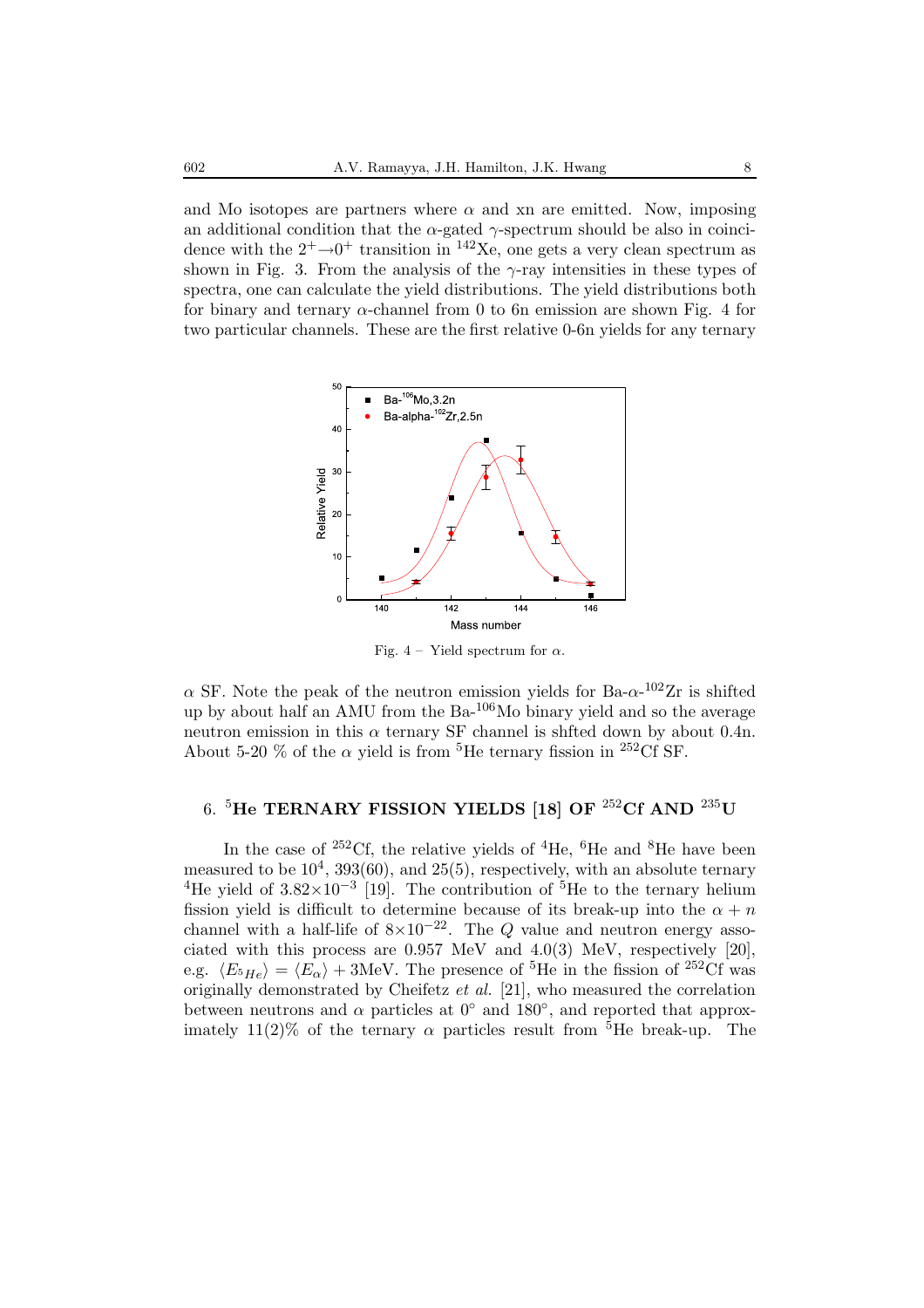average <sup>5</sup>He kinetic energy was measured to be 15.4 MeV, i.e the associated  $\alpha$  energy is 12.4(9) MeV [21]. The latter value should be contrasted with the *average*  $\alpha$  energy of 15.7 MeV reported in Ref. [19]. The results of Refs. [20–23] leave a number of open questions. The mean <sup>5</sup>He energy of  $\sim 6 \text{ MeV}$ extracted from the low-energy tail of the  $\alpha$  spectra [22,23] differs significantly from the only direct measurement of 12.4 MeV [21]. Furthermore, the  ${}^{5}$ He yield extracted from this tail,  $15.5\%$  [22, 23], is barely consistent with the yield of 11 % reported by Cheifetz *et al.* [21]. Additional uncertainties regarding the experimental situation come from the fact that the role of the neutron multiplicity was not considered in Ref. [21]. This multiplicity was determined later by Han Hongyin *et al.* [24]. Thus, it appeared worthwhile to revisit the issue. Hereafter, we present the results of a new analysis of  $\alpha$  spectra from ternary fission. Data from a new measurement with a  $252 \text{C}$ f source as well as published data on <sup>252</sup>Cf and <sup>235</sup>U(n,f) have been analyzed. A consistent picture of the <sup>5</sup>He ternary fission yield appears to emerge. An approach to the fitting procedure was then employed with the only requirement that the widths of the two Gaussian distributions be the same, hereby fulfilling the requirement derived from Ref. [22]. This approach neglects the fact that the break-up of <sup>5</sup>He contributes a small, additional spread in momentum to the distribution imparted by the ternary fission process. The results given in Table 3 are presented under the assumption that  ${}^{4}$ He ternary fission dominates the alpha particle spectra, i.e. that  ${}^{5}$ He is associated with the component with the smaller intensity. The results of the fit are also displayed in the top part of Fig. 5. The energies associated with the two particles are now quite different, even though the centroid of the low-energy Gaussian is determined with less than desirable accuracy. This is due to the low-energy cut-off of the present  $\alpha$  spectra. This cut-off also impacts severely the accuracy with which the intensity of the two components can be determined. In other words, the low-energy cut-off of the present  $\alpha$  spectra makes the errors large in the yields and energies as shown in Table 4. These findings prompted us to then concentrate on the data of Loveland [23] and the results of a fit (with the same constraints) of the spectrum measured by this author are presented in Table 4 and the middle part of Fig. 5. Within the errors, the results of the two data sets are in satisfactory agreement. Furthermore, the effect of the low-energy cut-off in the new data was examined by arbitrarily truncating the data by Loveland [22]. It was found that the changes in the values of the fitting parameters remained within errors for cut-off energies varying from ∼ 1 to 9.5 MeV; i.e., the values presented in Table 4 are quite stable and reliable.

Thus, this analysis indicates that the average energies of the alpha particles associated with <sup>4</sup>He and <sup>5</sup>He differ by 3–6 MeV and that at least 80  $\%$ of the total alpha yield is associated with <sup>4</sup>He originating from ternary fission.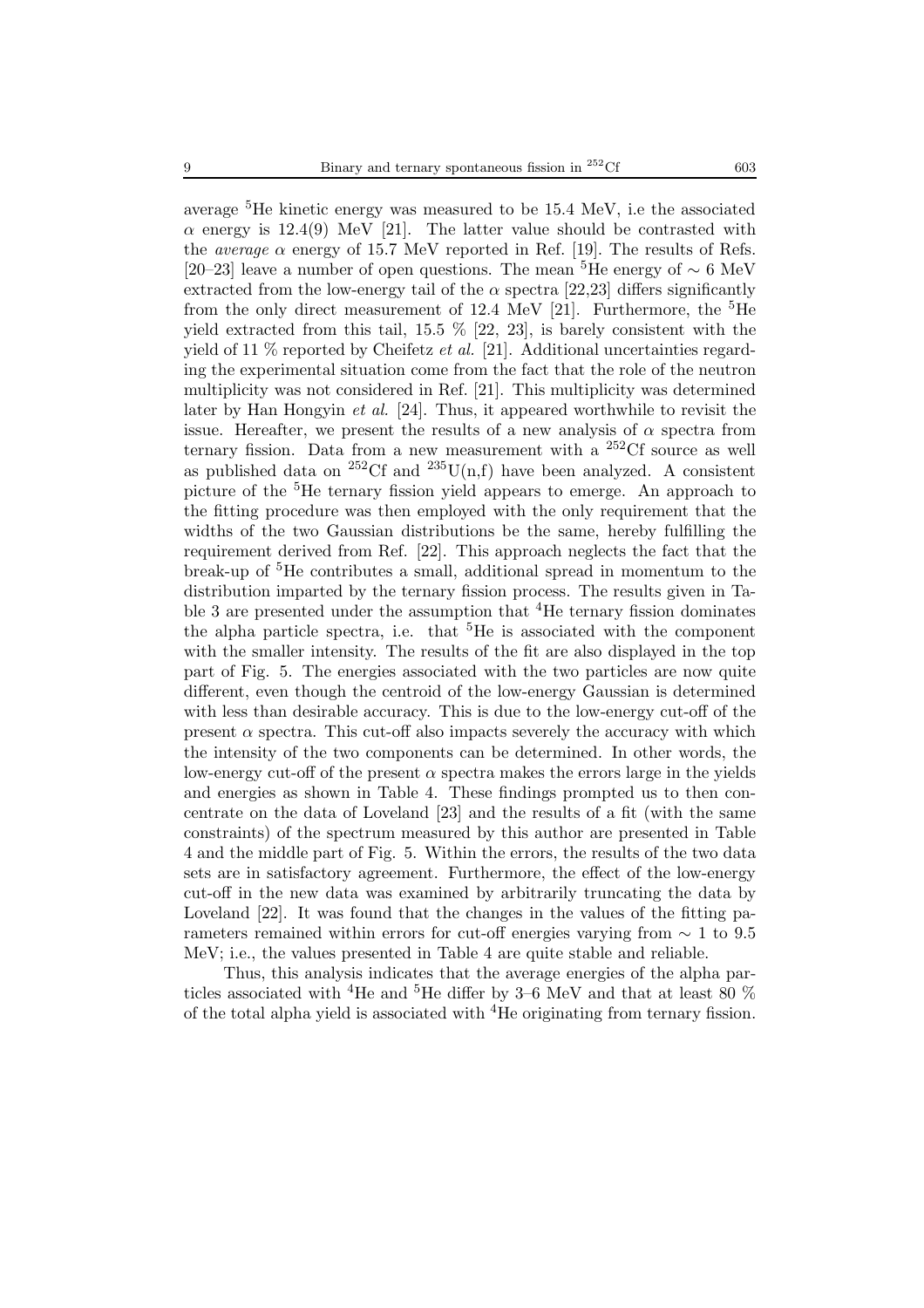

Fig. 5 – Two Gaussian fits with the only condition of the same FWHMs for two Gaussians: (a) this spectrum is from our work [18]; (b) and (c) from data of Loveland [23] and from data of D'hondt *et al.* [25, 26], respectively.

#### *Table 4*

Relative yield ratios extracted for the ternary <sup>4</sup>He and <sup>5</sup>He particles of  $^{252}$ Cf from our work [18] (first and second rows) and Ref. [23] (third and fourth rows) for <sup>252</sup>Cf, and from Ref. [25, 26] (last rows) for <sup>235</sup>U(n,f).  $\langle E_{5He} \rangle = \langle E_{\alpha} \rangle - Q + \langle E_{n} \rangle = \langle E_{\alpha} \rangle + 3$  (MeV) [20]

|                                       |             | $\langle E \rangle$ MeV                        | FWHM MeV            | Relative yields $\chi^2/\text{d.o.f}$ |       |
|---------------------------------------|-------------|------------------------------------------------|---------------------|---------------------------------------|-------|
| $252 \text{C} \text{f}$ $4 \text{He}$ |             | $16.0^{+1.0}_{-0.5}$                           | $7.4^{-0.8}_{+0.4}$ | $79.6_{+12.0}^{-24.4}$                | 0.068 |
|                                       |             | ${}^{5}He$ 13.9 <sup>+1.1</sup> <sub>4</sub> 3 | $7.4^{-0.8}_{+0.4}$ | $20.4^{+21.9}_{-2.9}$                 |       |
| $^{252}$ Cf $^{4}$ He                 |             | $16.0^{+0.3}_{-0.3}$                           | $9.7_{+0.3}^{-0.3}$ | $78.9^{-4.1}_{+4.9}$                  | 0.91  |
|                                       |             | $^{5}$ He $11.0^{+0.5}_{-1.0}$                 | $9.7_{+0.3}^{-0.3}$ | $21.1^{+3.9}_{-4.5}$                  |       |
| $^{235}$ U                            | $^{4}$ He   | $15.8^{+0.4}_{-0.3}$                           | $9.1_{+0.4}^{-0.3}$ | $87.7_{+4.7}^{-5.4}$                  | 0.56  |
|                                       | ${}^{5}$ He | $11.6^{+0.9}_{-1.4}$                           | $9.1_{+0.4}^{-0.3}$ | $12.3^{+5.2}_{-4.5}$                  |       |

Finally, a similar analysis of the  $^{235}$ U(n,f) ternary fission data of Refs. [25] and [26] was also carried out. The results form the last entries to Table 3. As can be seen the results are similar to those obtained for  $252 \text{C}$  and a satisfactory understanding of the data appears to emerge. The agreement between the various data sets can be regarded as satisfactory, considering that the comparisons cover data obtained with independent instruments under different experimental conditions. A consistent description of the present  $252 \text{C}$  data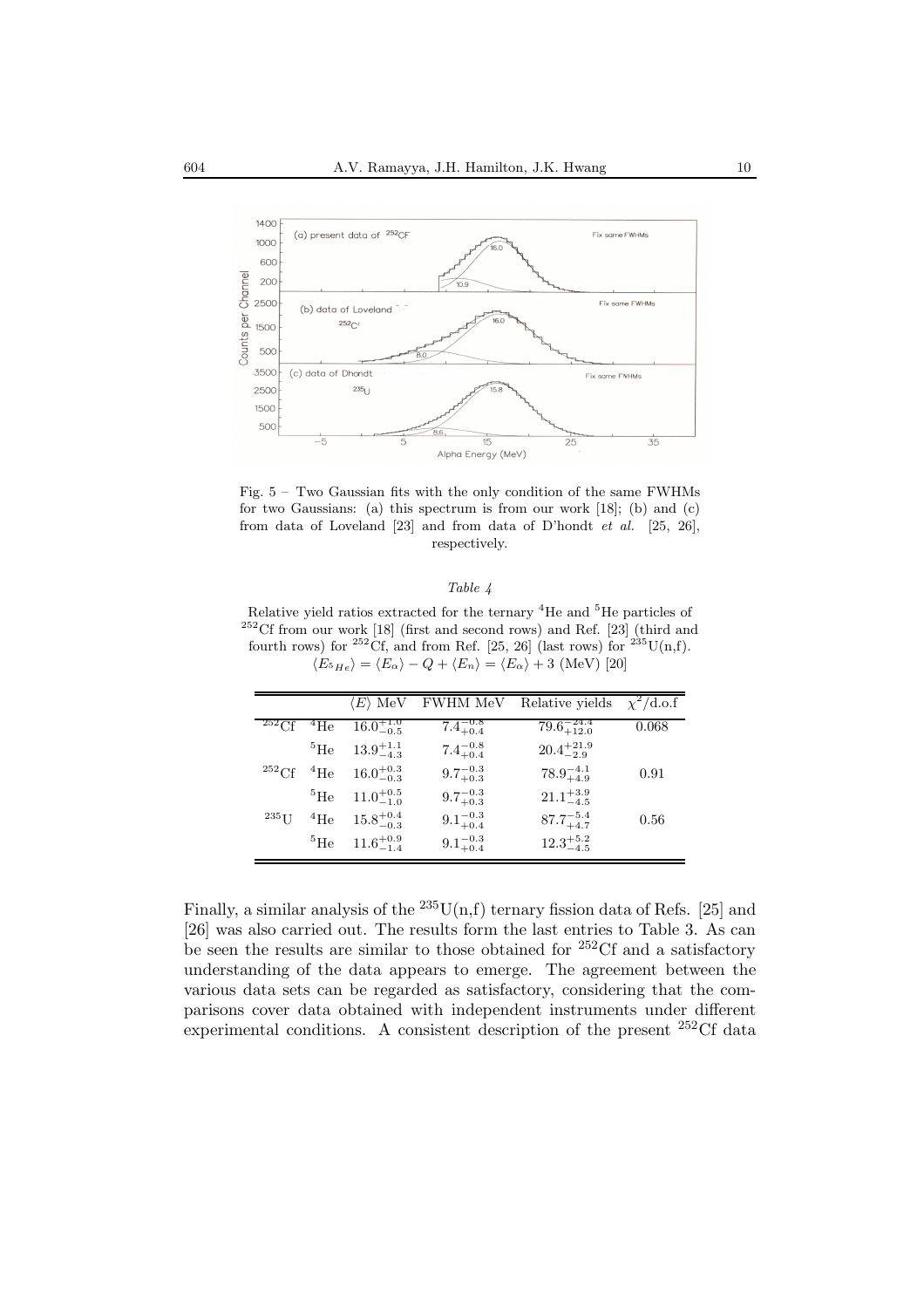as well as of the data of Ref. [23] for <sup>252</sup>Cf and of Refs. [25,26] for <sup>235</sup>U(n,f) was achieved. In all cases the energy of <sup>5</sup>He is determined to be around 11 MeV while the corresponding energy for <sup>4</sup>He is 16 MeV. 80–90  $\%$  of the total yield can be assigned the ternary fission accompanied by a <sup>4</sup>He particle. The remaining 10–20  $\%$  of the alpha yield is then assigned the break-up of  ${}^{5}$ He.

## 7. **COLD** <sup>10</sup>**Be TERNARY SPONTANEOUS FISSION [12]**

Ternary fission is very rare process that occurs roughly only once in every 500 spontaneous fissions (SF) dominated by  $\alpha$  ternary fission. Roughly, the  $10$ Be particles are emitted once per  $10<sup>5</sup>$  spontaneous fissions. The maximum yield in the binary spontaneous fission is located around 3 to 4 neutrons. We know that the  $\alpha$  ternary fission is, mostly, accompanied by  $\approx 2$  to 3 neutrons. In neutronless ternary spontaneous fission (SF), the two larger fragments have very low excitation energy and high kinetic energies. Experimentally it is not easy to identify the  $\gamma$  transitions of the cold or hot <sup>10</sup>Be ternary SF pair because it is very rare process. The first case of neutronless  $^{10}$ Be ternary spontaneous fission (SF) in <sup>252</sup>Cf was reported from  $\gamma - \gamma - \gamma$  coincidence spectrum where the pairs are  $96Sr$  and  $146Ba$  without neutrons emitted [27]. In our LCP- $\gamma - \gamma$  data, the cover foils allowed only the high energy tail of the  $10Be$  energy spectrum to be observed in the particle detector and their partners established from the cube data.

In our work, the neutronless (cold)  $^{10}$ Be ternary spontaneous fission (SF) pairs of  $^{252}$ Cf are identified for two other fragment pairs of  $^{104}Zr^{-138}Xe$  and <sup>106</sup>Mo-<sup>136</sup>Te from the analysis of the  $\gamma - \gamma$  matrix gated by the <sup>10</sup>Be particles as shown in Fig. 6. Also, several isotopes related to the  $^{10}$ Be ternary SF are



Fig. 6 –  $\gamma$ -ray spectrum in coincidence with <sup>10</sup>Be.

observed. From the  $\Delta E$ -E plot, the <sup>10</sup>Be charged particles are selected as a gate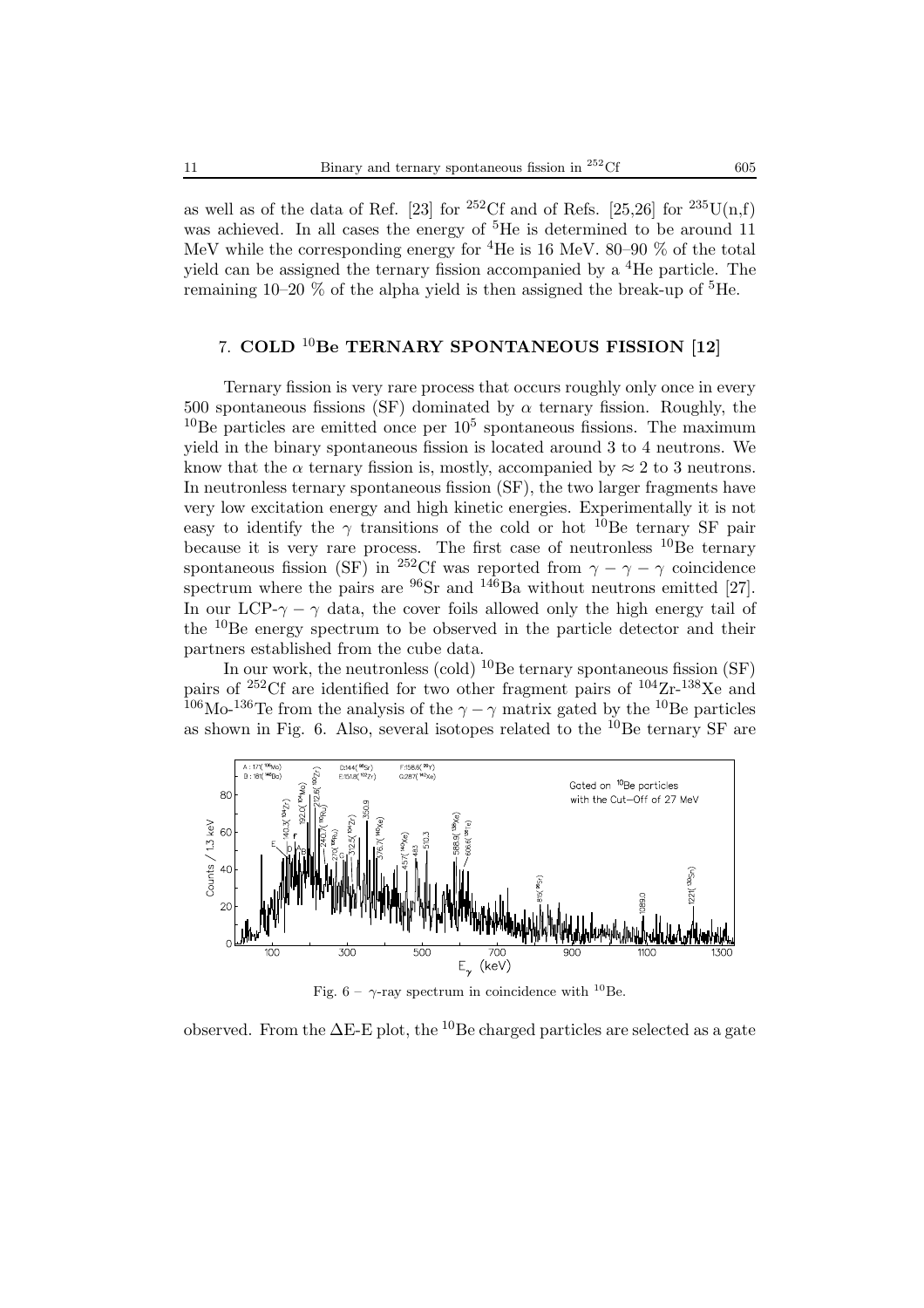to make the  $\gamma - \gamma$  matrix. Also, we did not subtract the background spectrum from the full projection of the  $\gamma$ − $\gamma$  matrix because of poor statistics. The high efficiency of Gammasphere enables coincidence relationships to be established even with the low statistics data associated with a small <sup>10</sup>Be ternary SF yield. The identification of the gamma-transitions belonging to other partner fragments is not clear in this experiment. From the  $\gamma - \gamma - \gamma$  cube we could clearly eatablish coincidence for  ${}^{100}Zr-{}^{142}Xe$  and  ${}^{102}Zr-{}^{140}Xe$ . Also, by double gating on the 376.7 and 457.3  $\gamma$ -rays in <sup>140</sup>Xe, we can see clearly the zero neutron channel  $102$ Zr and probably the  $100$ Zr 2n channel which is weaker by a factor of 5-10 if present. The identification of several isotopes related with the  $10$ Be emission is made by the observation of two or three transitions in coincidence belonging to each isotope and from the  $\gamma - \gamma - \gamma$  cube. All isotopes and the related  $\gamma$  transitions identified in the present work are tabulated in Table 5.

Fragments identified from the coincidence relationship between  $\gamma$ -rays and <sup>10</sup>Be ternary particle [12]. \*: identified in  $\gamma - \gamma - \gamma$  data and \*\* : LCP- $\gamma - \gamma$  data

| Identified Isotopes             | Observed $\gamma$ rays (keV)        | Partner isotopes                         |
|---------------------------------|-------------------------------------|------------------------------------------|
| $(\beta_2$ [28, 29])            | in the left column isotopes         | $(\beta_2$ [28, 29])                     |
| $\frac{100}{40}$ Zr $(0.321)$   | 212.6, 352.0, 497.0                 | $\frac{142}{54}$ Xe (0.145) <sup>*</sup> |
| $_{40}^{102}$ Zr (0.421)        | 151.8, 326.2                        | $^{140}_{54}$ Xe (0.1136) <sup>*</sup>   |
| $^{104}_{40}$ Zr (0.381)        | 140.3, 312.5                        | $^{138}_{54}$ Xe (0.0309) <sup>**</sup>  |
| $^{104}_{42}$ Mo (0.325)        | 192.0, 368.5                        | $^{138}_{52}$ Te (0.000)                 |
| (or $^{108}_{42}$ Mo)           |                                     | (or $^{134}_{52}$ Te)                    |
| $_{42}^{106}\text{Mo } (0.353)$ | 171.6 with 606.6 $(^{136}Te)$       | $^{136}_{52}$ Te (0.000) <sup>**</sup>   |
| $^{110}_{44}$ Ru (0.303)        | 240.7, 422.2                        | $^{132}_{50}Sn$ (0.000)                  |
| (or $^{108}_{44} \text{Ru}$ )   |                                     | (or $^{134}_{50}Sn$ )                    |
| $^{136}_{52}$ Te (0.000)        | 606.6, 424.0 with 171.6 $(^{106}Mo$ | $^{106}_{42}$ Mo $(0.353)$ <sup>**</sup> |
| $^{138}_{54}$ Xe (0.0309)       | 588.9, 483.8, 482.1                 | $_{40}^{104}Zr(0.381)^{**}$              |
| $^{140}_{54}$ Xe (0.1136)       | 376.7, 457.4, 582.5                 | $^{102}_{40}$ Zr $(0.421)^*$             |

In Table 5, partner fragments pertaining to the cold (neutronless) channel are shown some of which are confirmed as noted. Quadrupole deformations for each isotopes are taken from Refs. [28, 29]. From these examples, we can see that the statistics of the coincident spectrum with a single gate on the lowest gamma transition does not depend on the statistics of the gated peak because of complexity of the gamma-ray multiplicity and the enhanced population of the lowlying levels in the  ${}^{10}$ Be SF.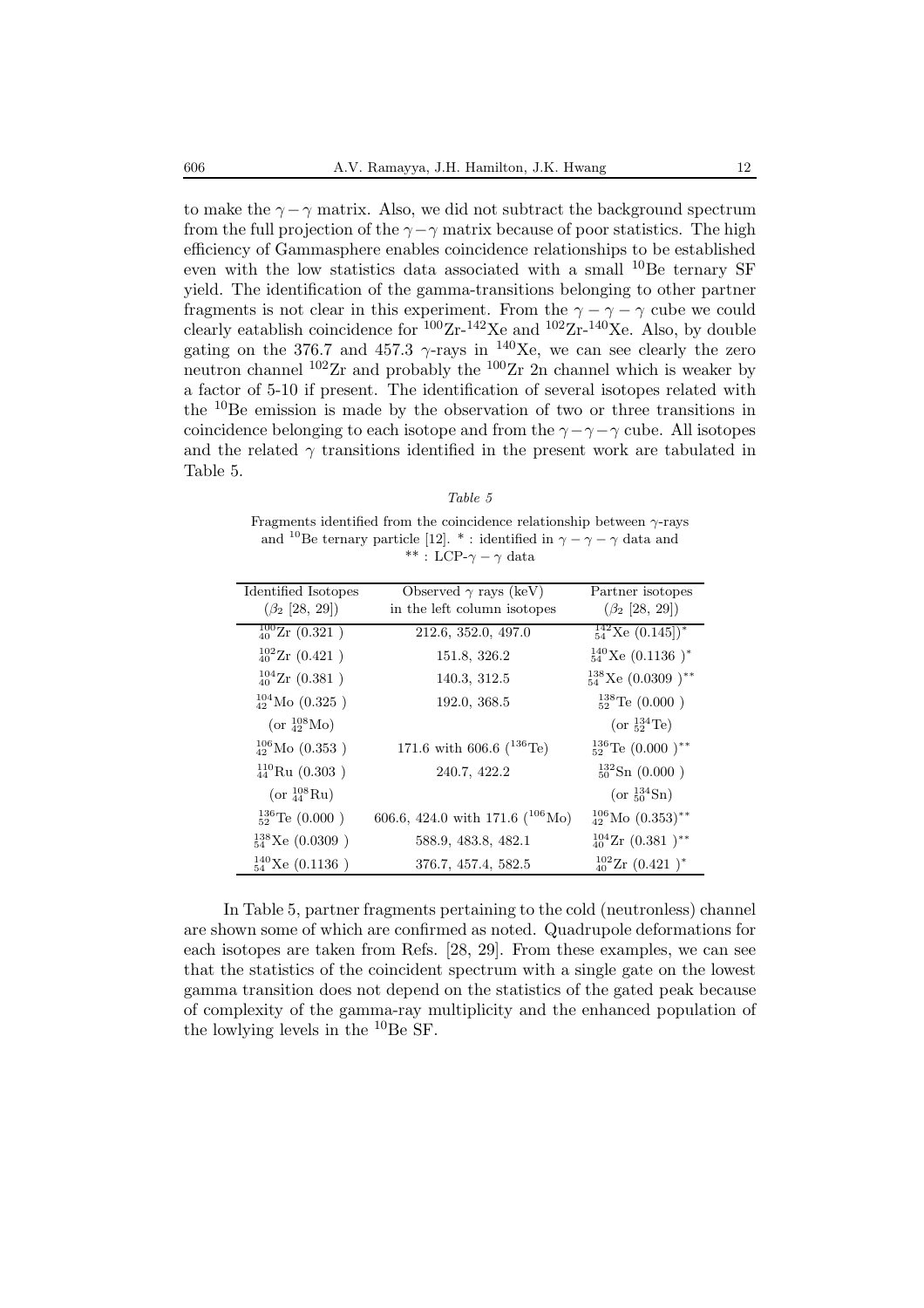The hot fission mode can excite the fragments up to higher level energies than the cold fission. The present results indicate that the cold (neutronless) process is dominant in the ternary SF accompanying a heavy third particle such as  ${}^{10}$ Be with high kinetic energy. In our work, we are gating only on the high kinetic energy part of the  $^{10}$ Be particles.

The <sup>104</sup>Zr isotope is highly deformed with a  $\beta_2$  value of around 0.4 [7, 29] and the  $138Xe$  nucleus is very spherical. Therefore, the  $10Be$  particle seems to be emitted from the breaking of  $148$ Ce =  $138$ Xe+ $10$ Be at scission which would enhance the  ${}^{10}$ Be kinetic energy. Increased deformation at the scission point increases excitation energy for the third ternary particle and two heavy fragments. Therefore the possibility of observing the exciated levels in both the fragments increases when both of them are deformed at scission point such as  $104Zr$ (deformed) $-148Ce(138Xe+10Be)$ (deformed). Actually, the neutronless binary fission yield for  $148\text{Ce}-104\text{Zr}$  pair is as high as  $0.05(3)$  per 100 SF of  $252 \text{C}$  [30]. This case is very similar to the one we reported earlier for the pair  $^{96}$ Sr (spherical shape) and  $^{146}$ Ba (deformed shape) [27].

In the  $\alpha$  ternary fission we see the cold, zero, neutron fission but 2n and 3n channels are much stronger. However, for the cold  $^{10}$ Be ternary SF pairs identified from the  $\gamma - \gamma$  matrix gated on <sup>10</sup>Be charged particles and the cube data, we find the zero neutron channel clearly much stronger than 1n and 2n. This is a very unique discovery in the study of the cold (zero neutron) fission processes.

*Acknowledgements.* The authors offer their best wishes to Prof. Poenaru on the occasion of his 70th birthday. The work at Vanderbilt University is supported by U.S. Department of Energy under Grant No. DE-FG05-88ER40407.

#### REFERENCES

- 1. A.V. Ramayya, J.H. Hamilton, J.K. Hwang and G.M. Ter-Akopian, *Heavy elements and related new phenomena*, Volume I, ed. by R.K. Gupta and W. Greiner, World Scientific, Singapore, June 1999, pp. 477–506.
- 2. G.M. Ter-Akopian *et al.*, Phys. Rev. Lett., **73**, 1477 (1994).
- 3. G.M. Ter-Akopian *et al.*, Phys. Rev. Lett., **77**, 32 (1996).
- 4. G.M. Ter-Akopian *et al.*, Phys. Rev., **C 55**, 1146 (1997).
- 5. S.C. Wu *et al.*, Phys. Rev., **C 62**, 041601 (2000).
- 6. S.C. Wu *et al.*, Nucl. Instrum. Meth. Phys. Res., **A 480**, 776 (2002).
- 7. D.C. Radford, Nucl. Intstrum. Meth. Phys. Res., **A 361**, 297 (1995).
- 8. C. Goodin *et al.*, Phys. Rev., **C 74**, 017309 (2006).
- 9. A. Sandulescu *et al.*, Phys. Rev., **C 54**, 258 (1996).
- 10. J.H. Hamilton *et al.*, J. Phys., **G 20**, L85 (1994).
- 11. A. Sandulescu *et al.*, J. Phys. G: Nucl. Part. Phys., **22**, L87 (1996).